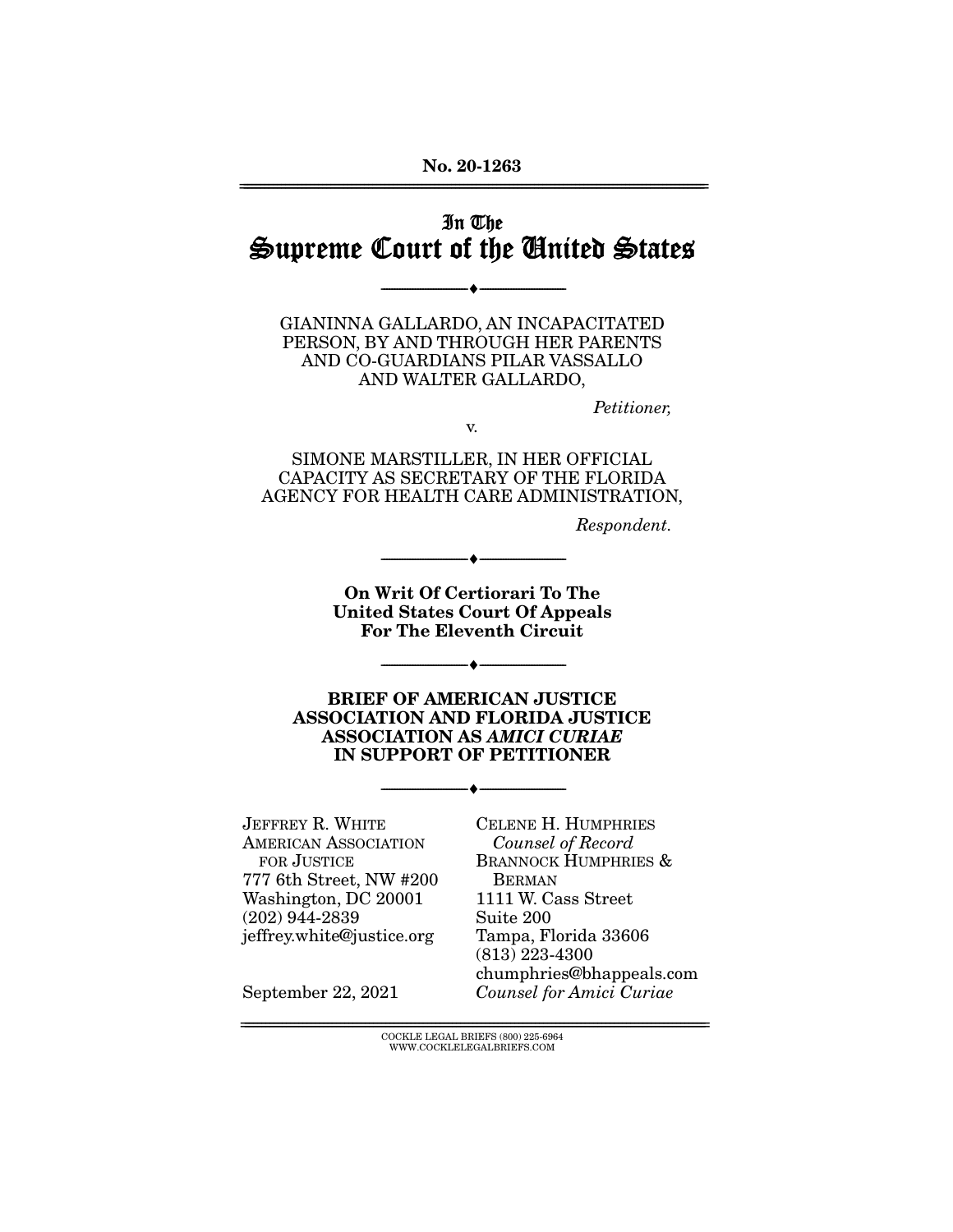# TABLE OF CONTENTS

|                                                                                                                                        | Page           |
|----------------------------------------------------------------------------------------------------------------------------------------|----------------|
|                                                                                                                                        | ii             |
|                                                                                                                                        | 1              |
| Introduction and Summary of the Argument                                                                                               | $\overline{2}$ |
|                                                                                                                                        | 3              |
| Florida's argument erroneously assumes<br>Ι.<br>that all of the future medical expenses will                                           | 3              |
| Florida has successfully followed Ahlborn<br>II.                                                                                       | 8              |
| Florida's position will increase the Medi-<br>III.<br>caid program's future expenses and will<br>reduce reimbursements to the Medicaid |                |
|                                                                                                                                        | 14             |
| A. Florida's position increases the pro-                                                                                               | 14             |
| B. Florida's position reduces reimburse-                                                                                               | 16             |
|                                                                                                                                        | 20             |

i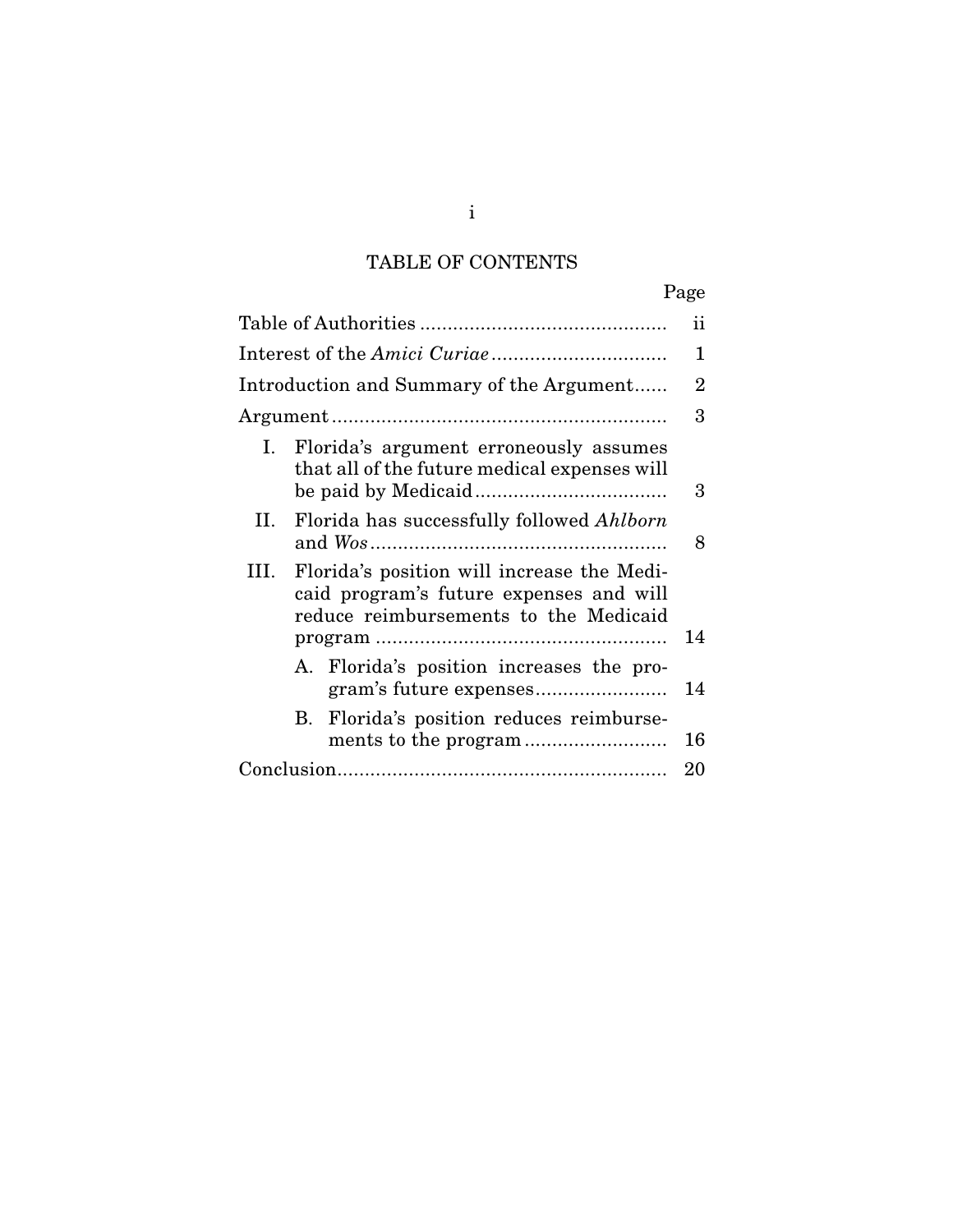# TABLE OF AUTHORITIES

Page

# CASES

| Arkansas Dept. of Health & Human Services v.                                                                                     |
|----------------------------------------------------------------------------------------------------------------------------------|
| Chamberlin v. Agency for Health Care Admin.,<br>No. 14-1380MTR, 2021 WL 1567111 (Fla. Div.<br>Admin. Hrgs. Apr. 15, 2021) 10, 12 |
| Colorado Compensation Ins. Auth. v. Jones, 131                                                                                   |
| Daubert v. Merrell Dow Pharm., Inc., 516 U.S.                                                                                    |
| Denekas v. Shalala, 943 F. Supp. 1073 (S.D. Iowa                                                                                 |
| <i>Draper v. Colvin, 779 F.3d 556 (8th Cir. 2015)5</i>                                                                           |
| Flanigan v. Dep't of Labor & Indus., 869 P.2d 14                                                                                 |
| Giraldo v. Agency for Health Care Admin., 248                                                                                    |
| Marek v. Chesny, 473 U.S. 1 (1985) 16                                                                                            |
| Panama Ref. Co. v. Ryan, 293 U.S. 388 (1935) 4                                                                                   |
| Wos v. E.M.A. ex rel. Johnson, 568 U.S. 627                                                                                      |

# **STATUTES**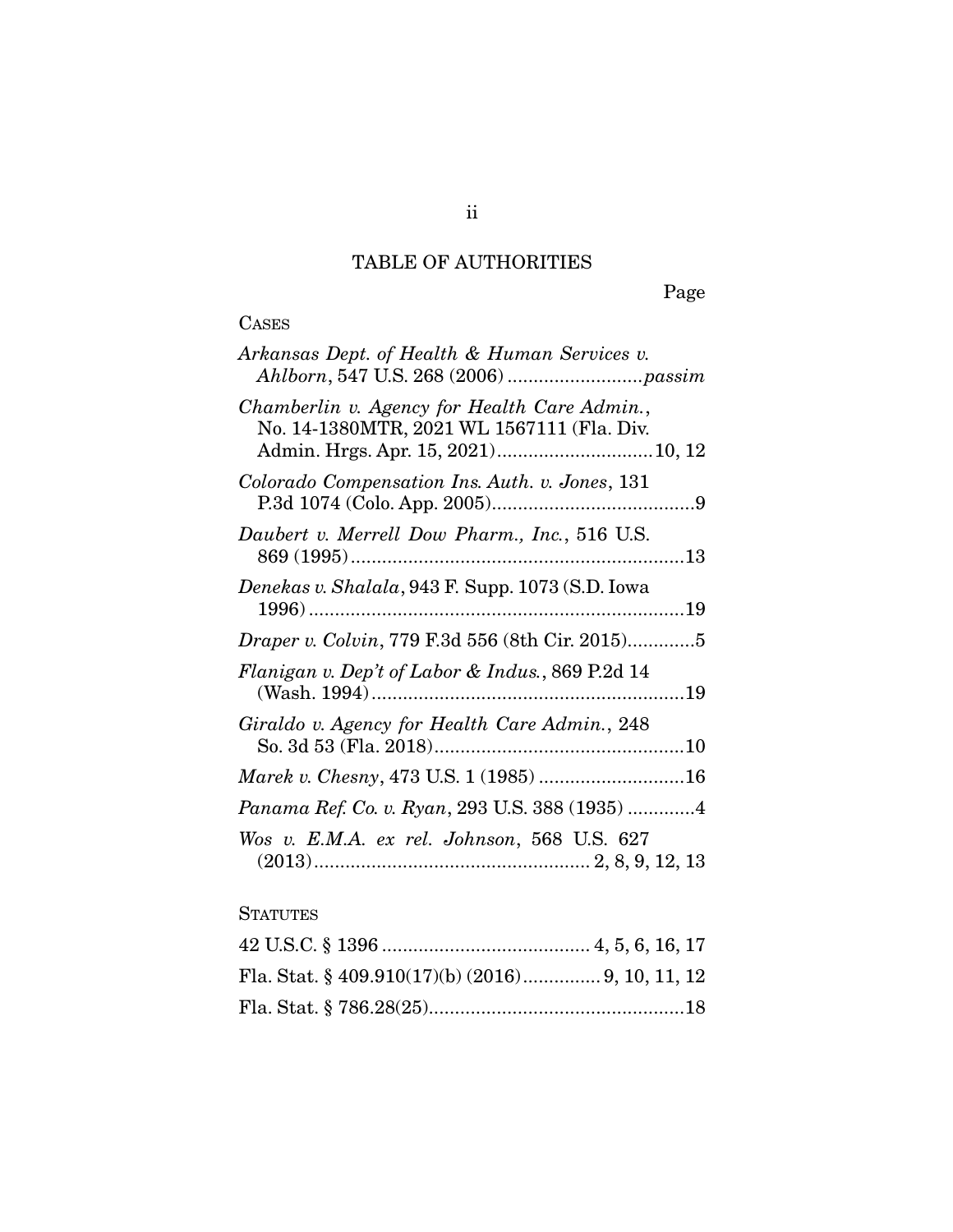# TABLE OF AUTHORITIES—Continued

Page

# REGULATIONS

## OTHER AUTHORITIES

| Jon Donenberg, Medicaid and Beneficiary                                                                                                                                  |  |
|--------------------------------------------------------------------------------------------------------------------------------------------------------------------------|--|
| <b>Enforcement: Maintaining State Compliance</b><br>with Federal Availability Requirements, 117                                                                          |  |
| Armen H. Merjian, A Choice Between Food and<br>Medicine: Denning v. Barbour and the<br>Struggle for Prescription Drug Coverage<br>Under the Medicaid Act, 13 SCHOLAR 201 |  |
| Antonin Scalia & Bryan A. Garner, Reading                                                                                                                                |  |
| Law: The Interpretation of Legal Texts 168                                                                                                                               |  |
| Danny R. Veilleux, Sufficiency of Evidence to<br>Prove Medical Expenses as a Result of Injury<br>to Back, Neck or Spine, 26 A.L.R. 5th 40115                             |  |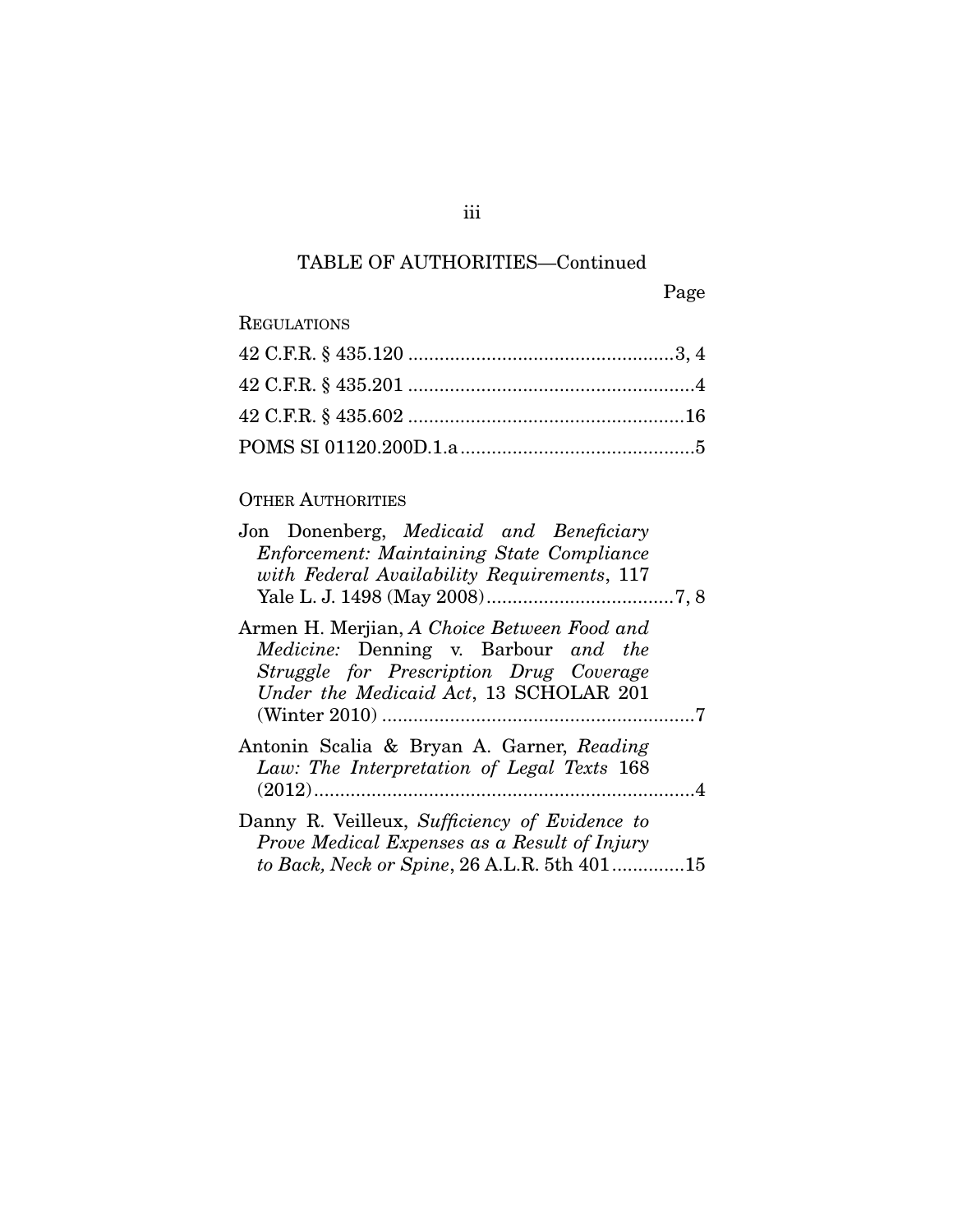#### **INTEREST OF THE** *AMICI CURIAE*<sup>1</sup>

 The American Association for Justice ("AAJ") and the Florida Justice Association ("FJA") respectfully submit this brief as amici curiae.

 The AAJ is a national, voluntary bar association founded in 1946 to strengthen the civil justice system, preserve the right to trial by jury, and protect access to the courts for those who have been wrongfully injured. With members in the United States, Canada, and abroad, AAJ is the world's largest plaintiff trial bar. AAJ's members primarily represent plaintiffs in personal injury actions, employment rights cases, and other civil actions. Throughout its 75-year history, AAJ has served as a leading advocate for all Americans seeking legal recourse for wrongful conduct.

 The FJA is AAJ's affiliated state association in Florida. FJA's mission is to strengthen and uphold Florida's civil justice system and to protect the rights of Florida's citizens and consumers.

 Many of the injured plaintiffs represented by AAJ and FJA members have received or will receive medical treatment for their injuries paid for by Medicaid. As a result, amici's members and their clients are directly affected by the construction of statutory

 $<sup>1</sup>$  All parties have consented to the filing of this brief. As re-</sup> quired by Rule 37.6, counsel certifies this brief was not authored, in whole or in part, by counsel to a party, and no monetary contribution to the preparation or submission of this brief was made by any person or entity other than Amici Curiae, their members, or their counsel.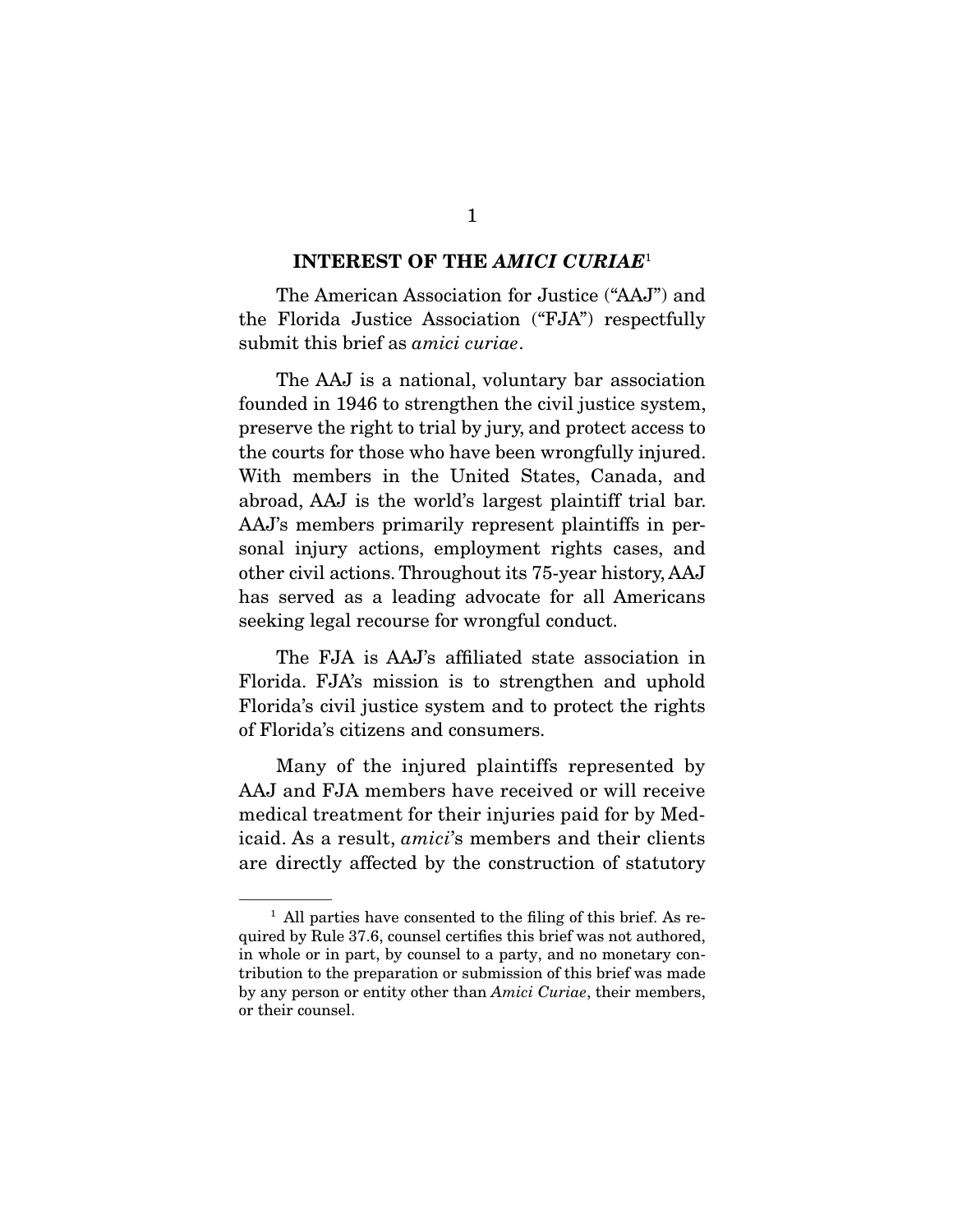provisions in the federal Medicaid Act concerning repayment of medical expenses to state Medicaid agencies out of proceeds obtained from liable third parties through litigation.

--------------------------------- ♦ ---------------------------------

## **INTRODUCTION AND SUMMARY OF THE ARGUMENT**

 AAJ and FJA submit this amicus brief to provide helpful context in three respects. First, we explain that Florida's argument assumes that all of an injured person's future medical expenses will be paid by Medicaid. That is not what happens. It is the experience of our members that injured plaintiffs become ineligible for Medicaid when they receive their settlement funds. And Florida ignores that Medicaid does not cover many of the medical care expenses that are recovered in litigation.

 Second, we explain that Florida has successfully adopted the process for allocating tort settlements discussed by this Court in its previous consideration of the relevant Medicaid lien provisions in Arkansas Dept. of Health & Human Services v. Ahlborn, 547 U.S. 268 (2006), and Wos v. E.M.A. ex rel. Johnson, 568 U.S. 627 (2013).

 Third, given the similarities between Florida's position here and the unsuccessful arguments made by the states in Ahlborn and Wos, we describe the circumstances supporting this Court's conclusion that permitting the state to take an inequitable share of the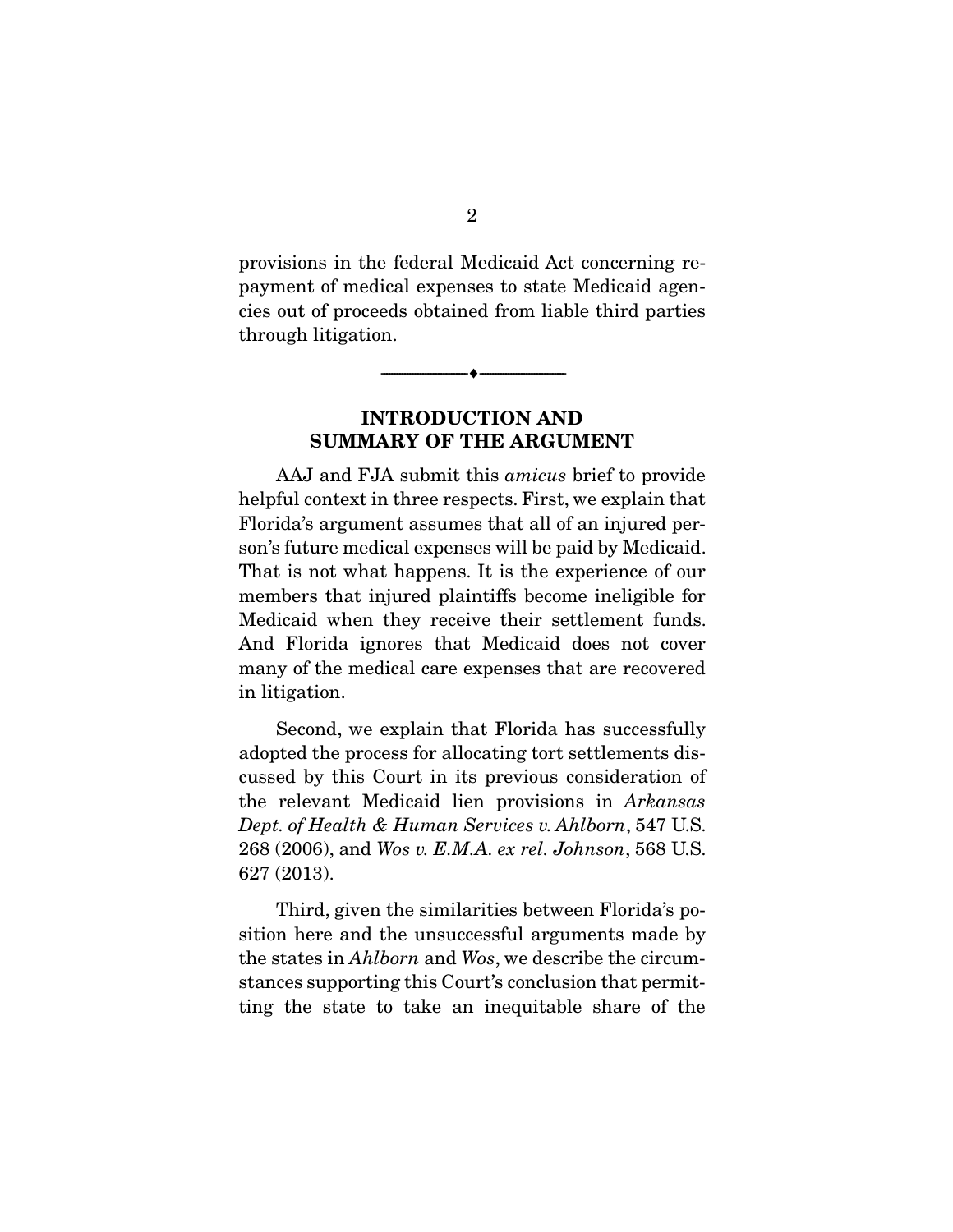settlement funds "might preclude settlement in a large number of cases, and be unfair to the recipient in others." Ahlborn, 547 U.S. at 288.

> --------------------------------- ♦ --------------------------------- **ARGUMENT**

## **I. Florida's argument erroneously assumes that all of the future medical expenses will be paid by Medicaid.**

 Florida's argument is built, in part, on the assumption of there being no harm, no foul. The assumption goes like this—Why does it matter if Florida takes some of the settlement money that has been allocated to future medical care because the Medicaid program will be paying for those medical expenses anyway? This assumption is disproved by variables ignored by Florida.

**Medicaid disqualification upon settlement:**  Florida ignores that the injured person probably will not qualify for Medicaid in the future. It is the experience of our members that most Medicaid recipients will no longer qualify for Medicaid if they are permitted to receive their proportionate share of the settlement money. This is because the Medicaid program uses the same income and resource testing that is used by the Supplemental Security Income program.<sup>2</sup>

<sup>2</sup> State Medicaid agencies, "must provide Medicaid to aged, blind, and disabled individuals or couples who are receiving or are deemed to be receiving [Supplemental Security Income]." 42 C.F.R. § 435.120. If a state provides Medicaid to individuals or couples who are not receiving Supplemental Security Income, it must still use the income and resource criterion of the Supplemental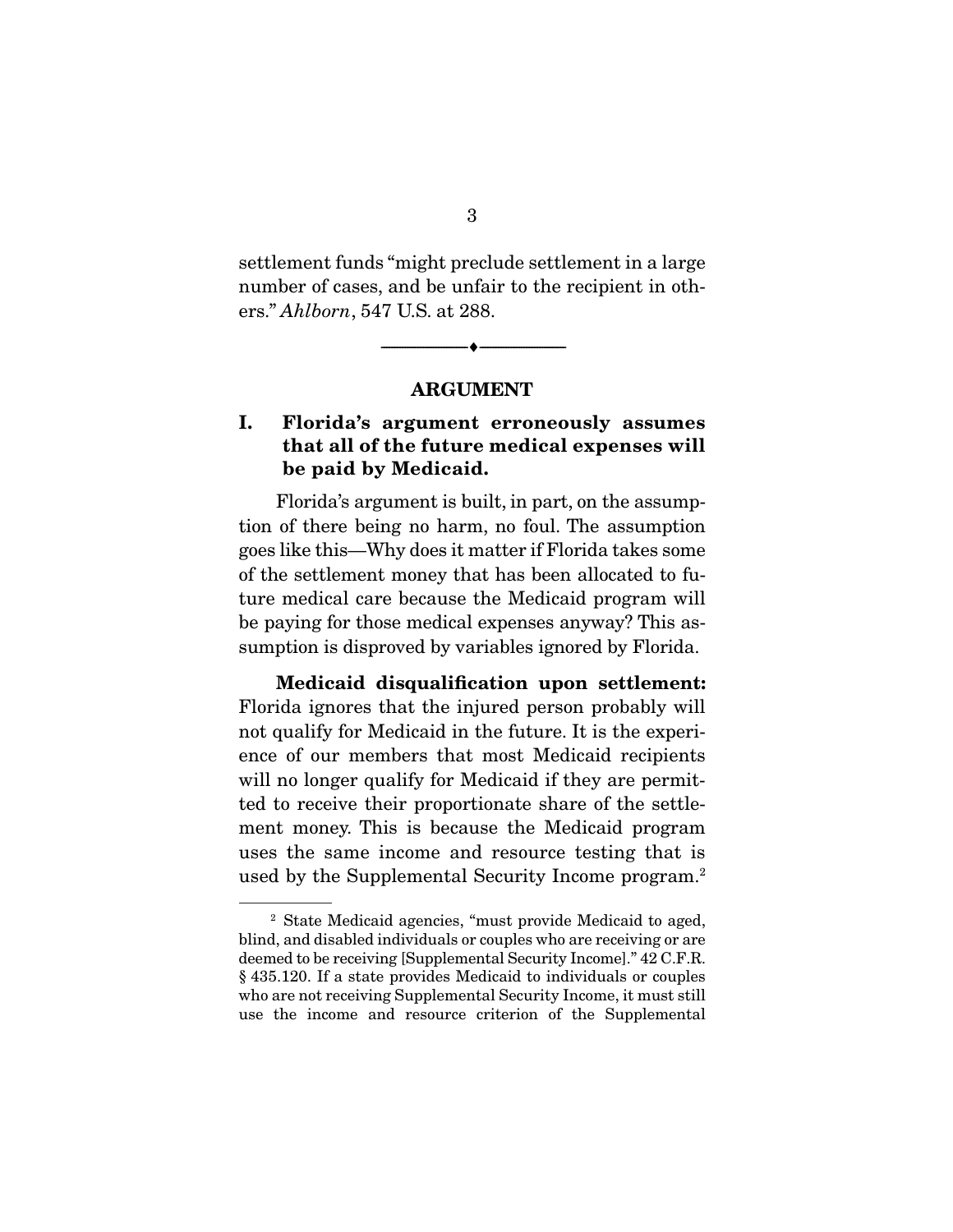Medicaid recipients must, therefore, meet stringent financial criteria. For example, they cannot have more than \$2,000 in total countable assets. See 42 U.S.C. § 416.1205. Most tort action settlements exceed the \$2,000 threshold.

 There are only two circumstances where a person will stay on Medicaid after receiving a tort settlement. The first is obvious—the rare circumstance where the recipient's share of the settlement money does not push their total countable assets above the \$2,000 cap requirement.

 The second circumstance is also uncommon. A tort victim can stay on Medicaid if the injury renders them disabled and if they transfer *all* of the settlement money received into a statutorily exempted trust account, commonly called a Special Needs Trust. The Special Needs Trust is an exception to Medicaid disqualification that Congress created and has expressly endorsed. The same statute that requires states to comply with the anti-lien and anti-recovery provisions also requires states to follow the federal provisions for Special Needs Trusts.  $42 \text{ U.S.C. }$  §§  $1396a(a)(18);$ 1396p(a), (b), (d). As a result, the statutory scheme must be read together. See Panama Ref. Co. v. Ryan, 293 U.S. 388, 439 (1935); Antonin Scalia & Bryan A. Garner, Reading Law: The Interpretation of Legal Texts 168 (2012).

Security Income program. See 42 C.F.R. § 435.120; 42 C.F.R.  $§$  435.201(a)(1)-(3).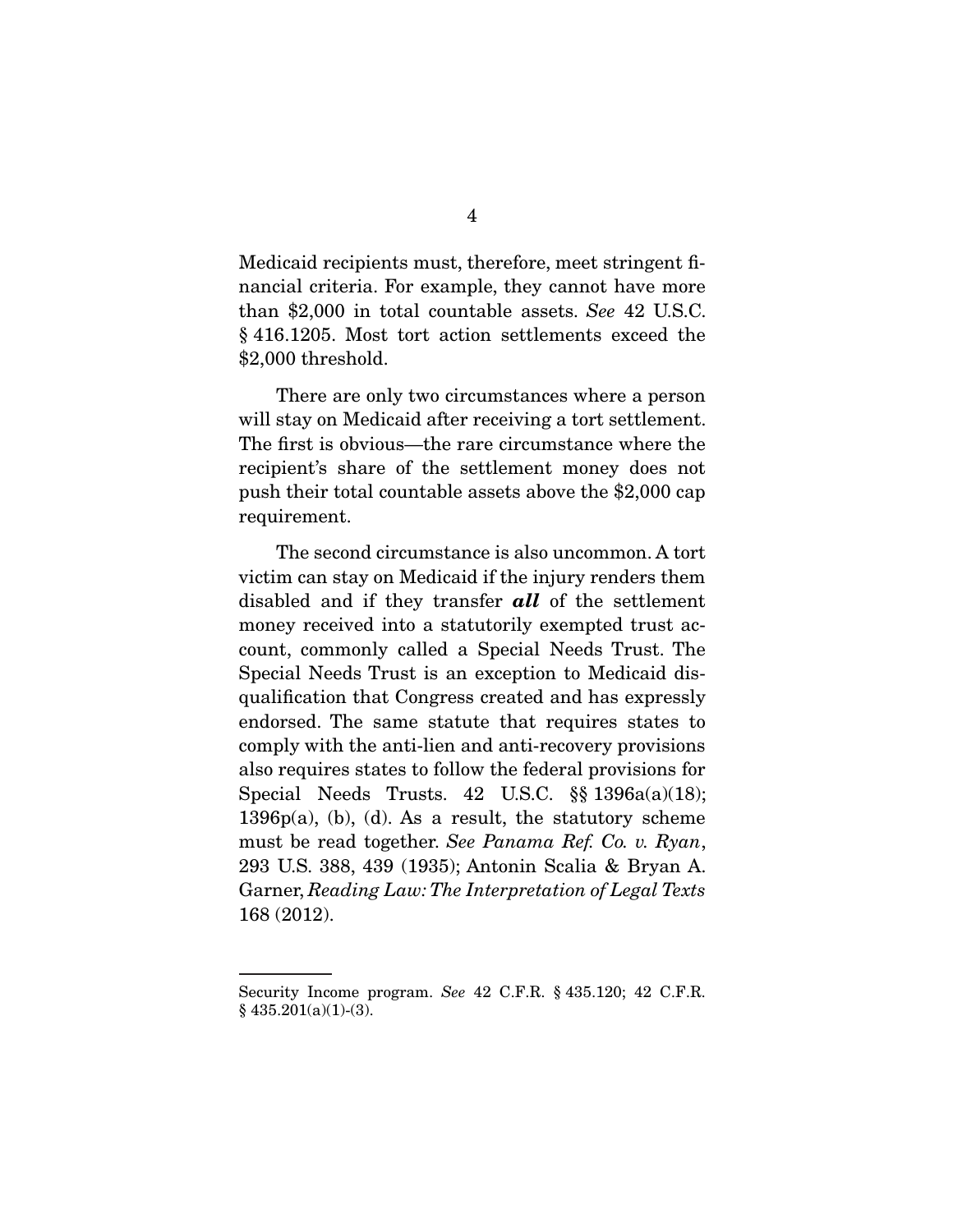The Special Needs Trust is a limited exception to the rule of Medicaid disqualification, with stringent statutory requirements. See 42 U.S.C. § 1396p(d).<sup>3</sup> As a result, few will qualify. For example, even if a trust meets the statutory requirements for a Special Needs Trust, the trust will still be considered a countable asset and, therefore, could trigger Medicaid disqualification if the trust beneficiary retains prohibited control over the trust, like the ability to terminate the trust or to direct use of the trust funds. POMS SI 01120.200D.1.a.4

 In addition, spending is also tightly controlled, limited to things directly relevant to the recipient's care. The purpose of the Special Needs Trust is to pay those expenses that Medicaid would never pay. For example, Medicaid often covers only part of the home nurse care prescribed by doctors for seriously injured people.5 Medicaid also will not pay for important daily

<sup>3</sup> 42 U.S.C. § 1396p(d) provides "This subsection shall not apply to any of the following trusts," and then identifies other statutory provisions that count all other trusts, other than Special Needs Trusts, as available resources.

<sup>4</sup> These trusts are regulated by the administrative rules set out in the Social Security Administration's Program Operations Manual System (POMS). See Draper v. Colvin, 779 F.3d 556, 561 (8th Cir. 2015).

<sup>5</sup> While the medical services provided may differ some amongst states, most (if not all states) do not extend full coverage for all prescribed care. See, e.g., https://www.nd.gov/dhs/services/ medicalserv/medicaid/noncovered.html (last viewed September 20, 2021); https://www.macpac.gov/subtopic/mandatory-and-optionalbenefits/ (last viewed September 20, 2021); https://dss.mo.gov/ mhd/general/pages/about.htm (last viewed September 20, 2021).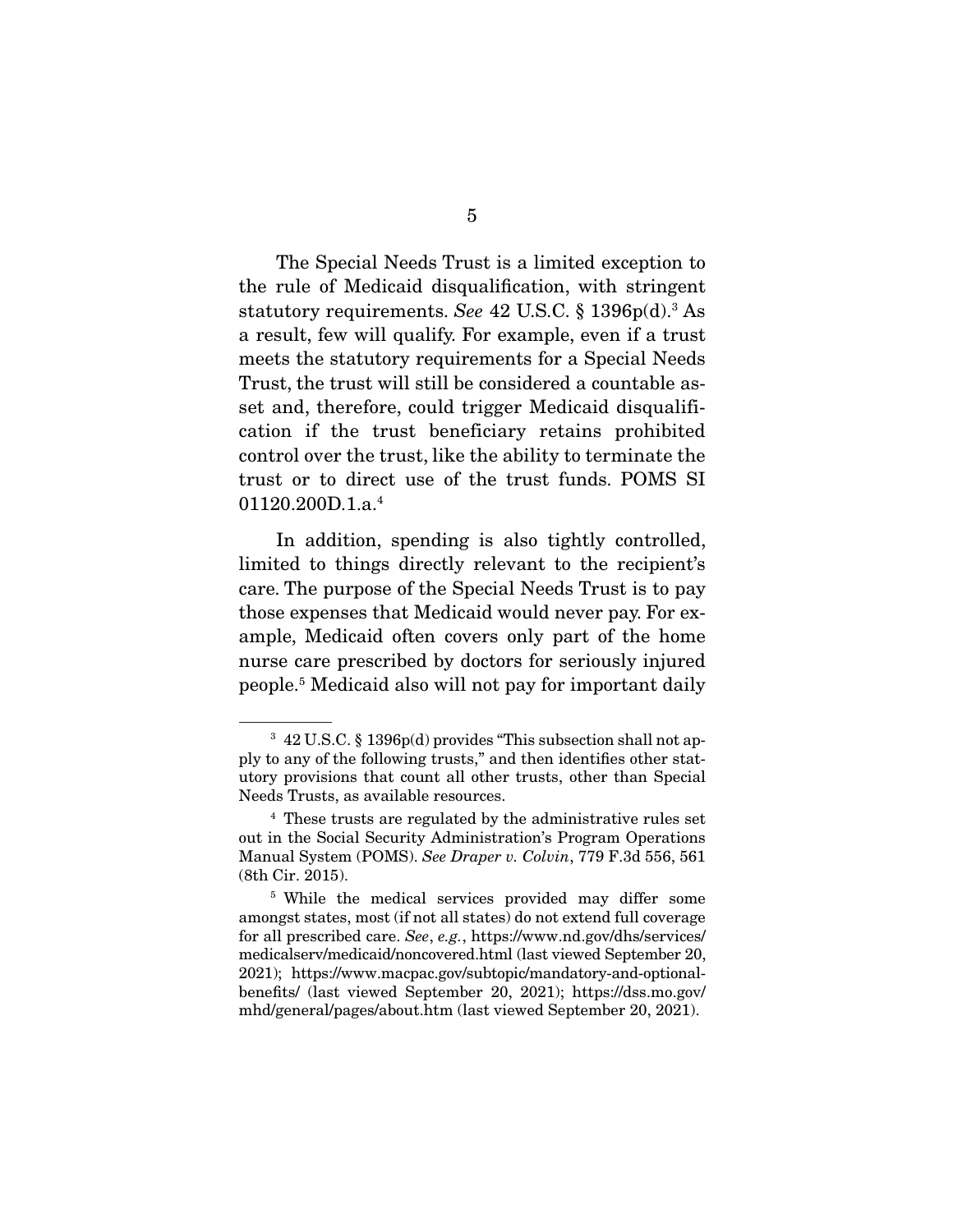care expenses, like a home ramp for a wheelchair. Each expense must be reviewed and approved by the trustee, who is bound to comply with stringent regulations that limit spending to things directly relevant to the recipient's care. Violating these spending restrictions is another basis for voiding the limited Special Needs Trust exception to the rule of Medicaid disqualification.

 Equally important is the fact that many will not want to create a Special Needs Trust because they will not want to deposit their entire settlement recovery (or whatever amount leaves the Medicaid recipient no more than \$2,000 in assets), including noneconomic damages for things like the pain and suffering endured as a result of their injuries, into such a restrictively regulated trust account.

 Others will object to the price exacted. In exchange for extending Medicaid qualification, the Special Needs Trust creates a powerful tool for Medicaid recovery by extending the Medicaid lien beyond the damages recovered from the tortfeasor. When the recipient dies, the Medicaid program can use the settlement money that was deposited into the Special Needs Trust to pay all of the recipient's medical expenses ever paid by the program, not just those related to the tortious injury.6 Given this fulsome recovery potential, it is not

 $6$  The last part of 42 U.S.C. § 1396p(d)(4)(A) requires that "the State will receive all amounts remaining in the trust upon the death of such individual up to an amount equal to the total medical assistance paid on behalf of the individual under a State plan under this subchapter."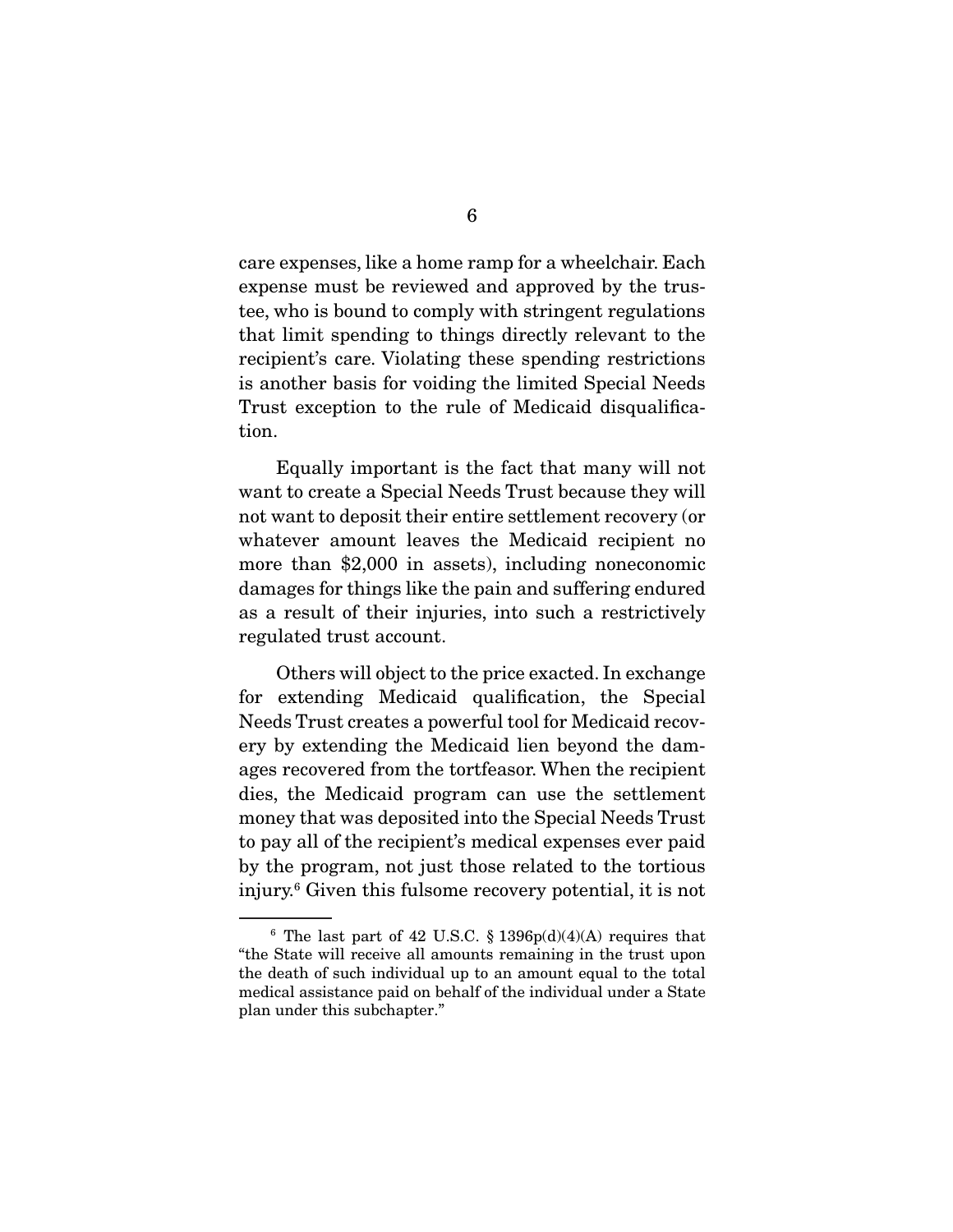surprising that Congress has extended Medicaid qualification in this limited circumstance.

**Medicaid disqualification generally:** Florida's position also ignores the changing determination of Medicaid eligibility. For example, a Medicaid recipient may experience a change in their financial circumstances which disqualifies them from the program. Florida ignores this too, implicitly assuming that Medicaid recipients are in a permanent state of poverty, unable to rise out of poverty. But the Medicaid program is not intended to be and is not a permanent solution for providing medical care.

 Medicaid disqualification can also be occasioned by changes to the Medicaid eligibility requirements. And these changes can vary amongst the states, making any assumption even more uncertain. So, there is certainly no guarantee that the Medicaid program is picking up the tab for the injured person's future medical care.

**Limited Medicaid coverage:** Florida's assumption also ignores the undisputed fact that Medicaid coverage is limited and so would never cover all of the medical expenses that can be awarded in litigation.

 The Medicaid program has the most restrictive guidelines of any third-party payor. See generally Armen H. Merjian, A Choice Between Food and Medicine: Denning v. Barbour and the Struggle for Prescription Drug Coverage Under the Medicaid Act, 13 SCHOLAR 201 (Winter 2010); Jon Donenberg, Medicaid and Beneficiary Enforcement: Maintaining State Compliance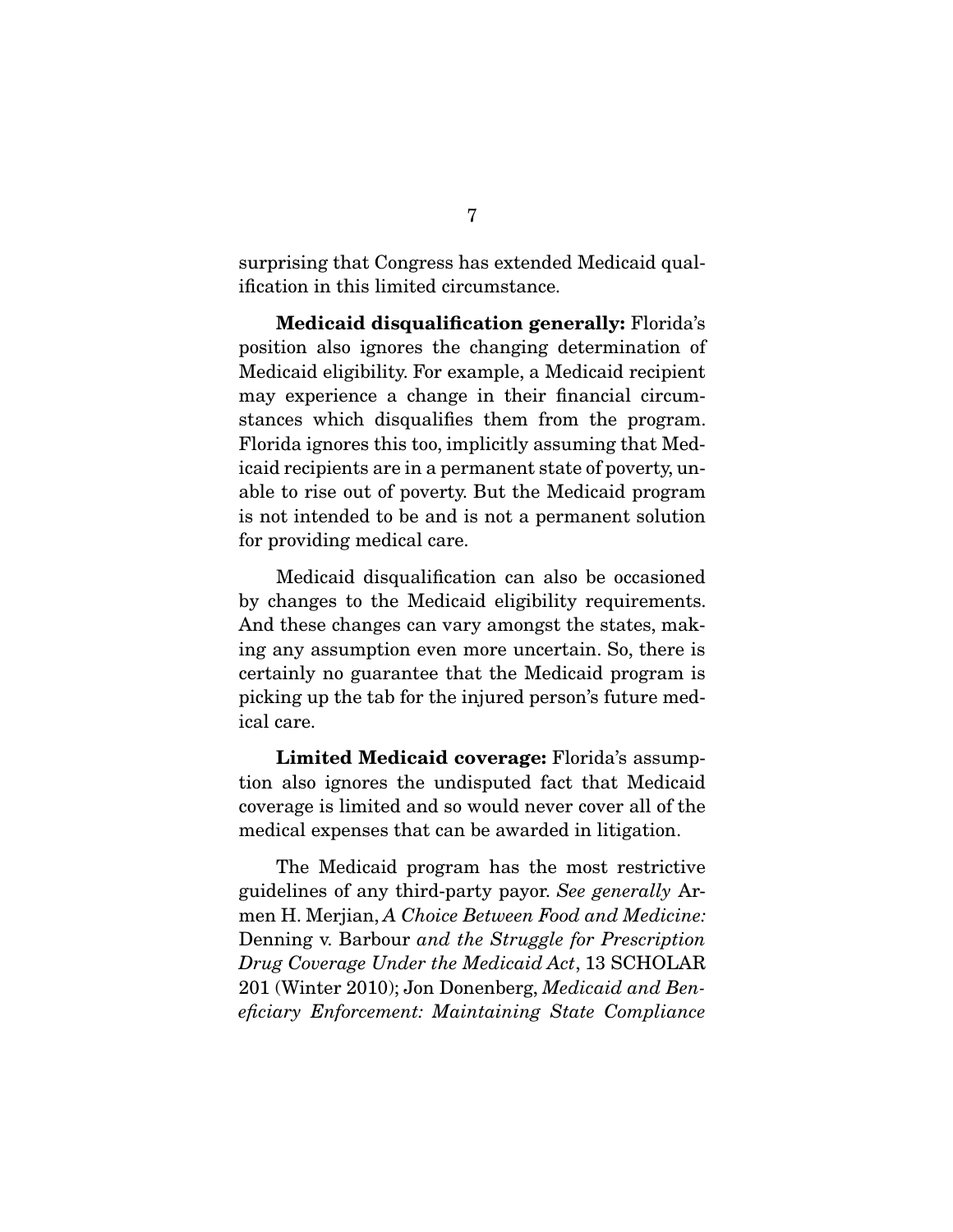with Federal Availability Requirements, 117 Yale L. J. 1498 (May 2008). For example, as we noted above, Medicaid often does not cover the full amount of home nursing care prescribed for seriously injured people.

 In litigation, the recovery of future medical expenses is not artificially restricted by Medicaid guidelines. And these expenses include necessary life care items. For people confined to a wheelchair, for example, the tortfeasor must also pay for things like a house ramp and a handicap-accessible vehicle. So, there is no even swap. Being on Medicaid means doing without these things and receiving less care than medically recommended.

 These realities expose the gap in Florida's reasoning. And they highlight why it is important for injured people to retain a proportionate share of the settlement funds to pay for future medical expenses.

## **II. Florida has successfully followed** *Ahlborn*  **and** *Wos***.**

 In support of its position, Florida repeats the unsuccessful argument made in Ahlborn and Wos—that something sinister is afoot. In Ahlborn and Wos, this Court held that any risk of settlement manipulation can be avoided by submitting the matter to a court or administrative tribunal for decision. Wos, 568 U.S. at 638; Ahlborn, 547 U.S. at 288. In support, this Court explained that "some States have adopted special rules and procedures for allocating tort settlements" to determine subrogation rights to settlement payments. Ahlborn, 547 U.S. at 288 n.18.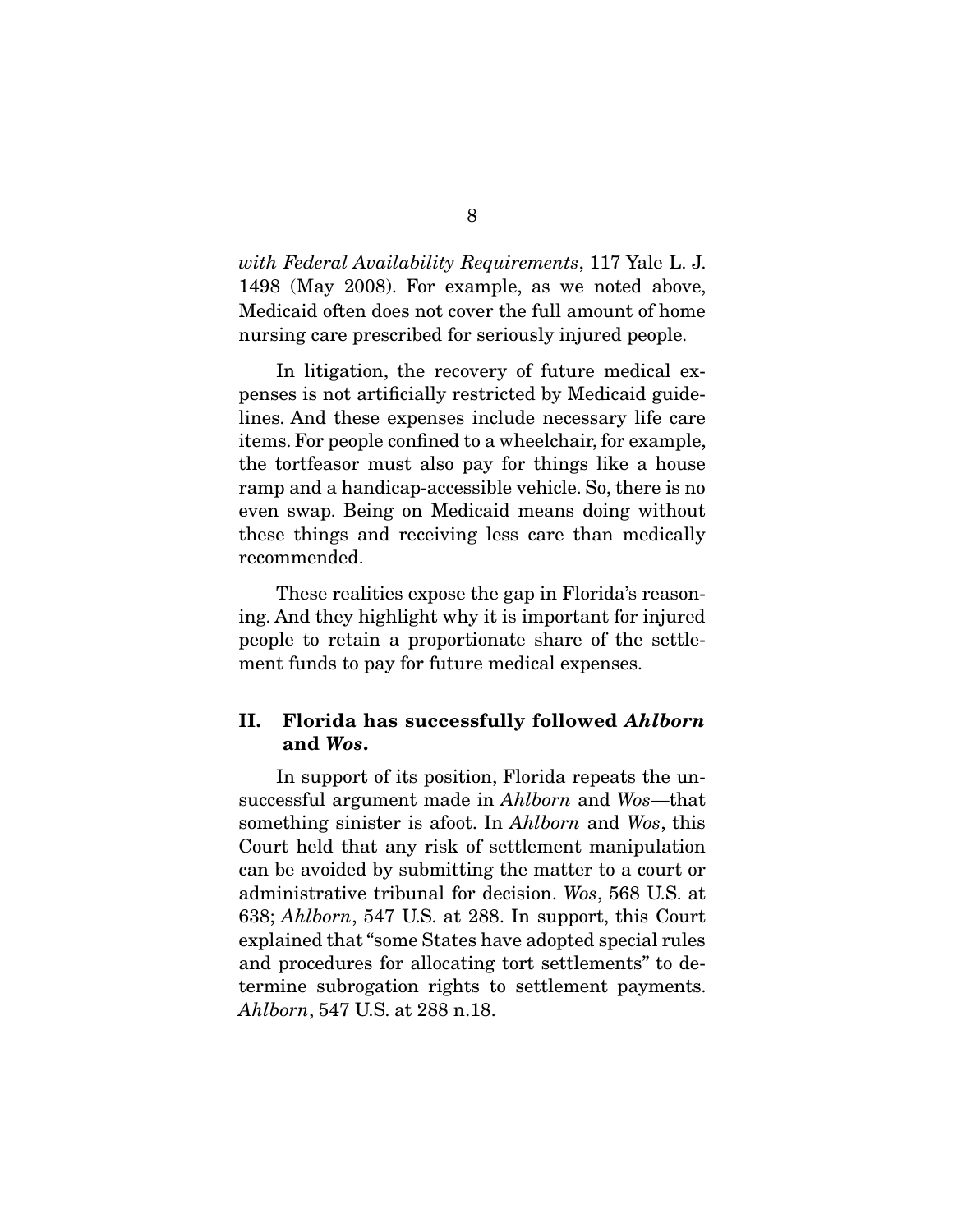In Wos, this Court also observed that "[t]he task of dividing a tort settlement is a familiar one." Wos, 568 U.S. at 642. "In a variety of settings, state and federal courts are called upon to separate lump-sum settlements or jury awards into categories to satisfy different claims to a portion of the moneys recovered." Id. As an example of how courts have managed to accomplish such allocations, Wos cited Colorado Compensation Ins. Auth. v. Jones, 131 P.3d 1074, 1077–78 (Colo. App. 2005). In Jones, the court noted, in the context of apportioning workers' compensation settlements, that courts "must determine the amount of each category of damages actually suffered by the employee, and based on these findings, allocate the settlement among the categories." Id. at 1077.

 Time has proven that the risk of manipulation feared by the states in Ahlborn and Wos has not materialized. Just as the Court predicted in those cases, judges and lawyers have devised a reliable method for properly allocating tort recoveries.

 Pertinent here, Florida has developed straightforward, objective criteria for apportioning tort settlements. Florida's administrative law judges are charged with deciding disputes between Florida's Medicaid agency and Medicaid beneficiaries. Fla. Stat. § 409.910(17)(b) (2016). And they are currently bound under principles of stare decisis by the Florida Supreme Court's precedent prohibiting Medicaid from taking from any portion of the settlement other than those portions allocated for past medical expenses.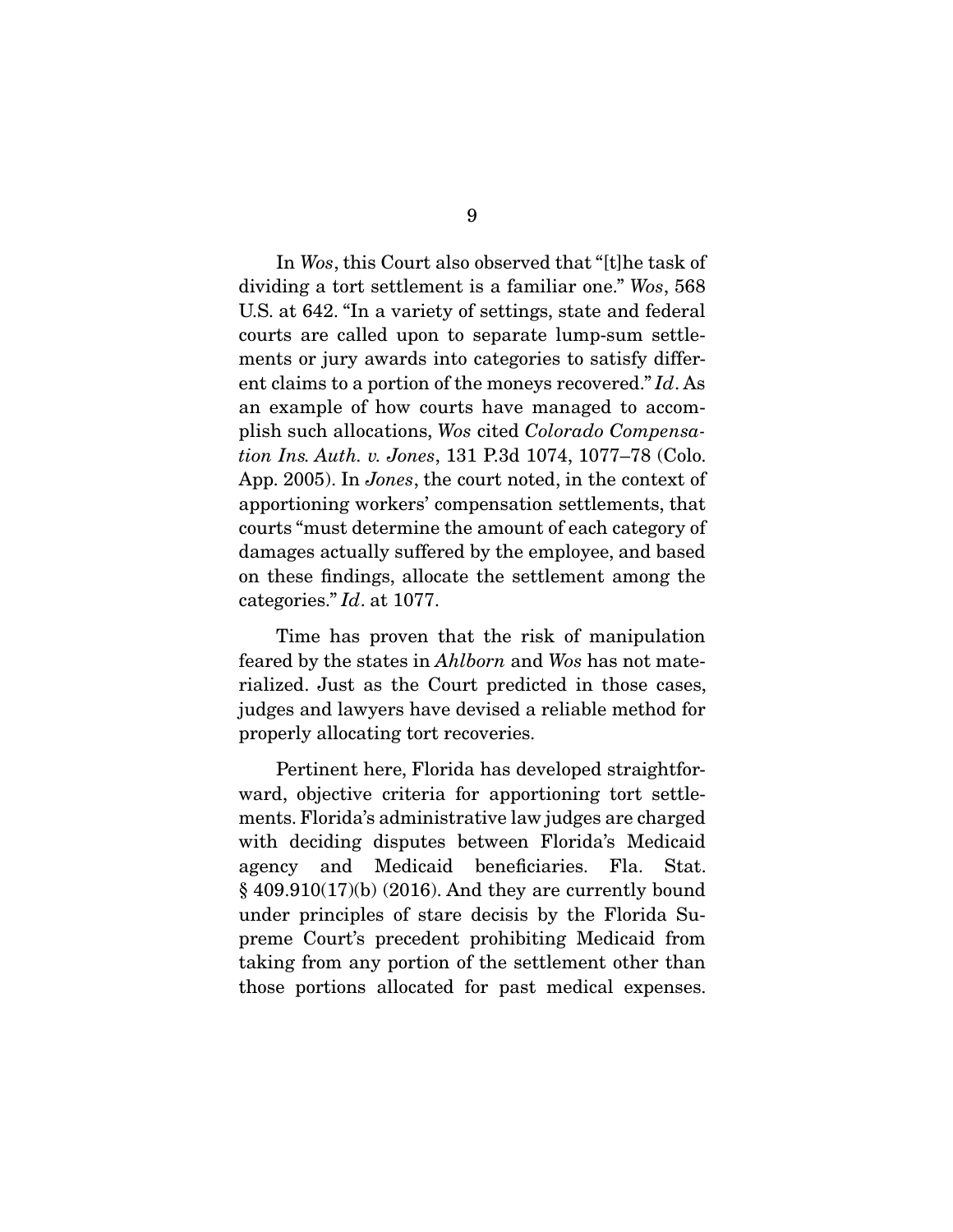Giraldo v. Agency for Health Care Admin., 248 So. 3d 53, 56-59 (Fla. 2018).

Chamberlin v. Agency for Health Care Admin., No. 14-1380MTR, 2021 WL 1567111 (Fla. Div. Admin. Hrgs. Apr. 15, 2021), is an example of Florida's procedure. *Chamberlin* involved a series of tort settlements for various damages, including past and future medical expenses. The past medical expenses had been mostly paid by a Medicaid agency.

 Relying on testimony and evidence, an administrative law judge allocated the settlements and determined the amount owed to Medicaid for the past medical expenses it had paid. The administrative law judge's process was as follows:

 First, pursuant to section 409.910, an evidentiary hearing was conducted, and Florida's Medicaid agency was afforded the opportunity to defend its claimed reimbursement of Medicaid money.

 Second, the administrative law judge evaluated the beneficiary's evidence supporting the different damages requested in litigation, and then totaled the values attributed to these buckets:

- Past medical expenses: The judge determined that the past medical expenses totaled \$1,689,934.88. Of that,  $$1,409,615.94$  was paid by Medicaid. Id. at \*2.
- Future medical expenses and future loss of earnings: The judge evaluated: (1) the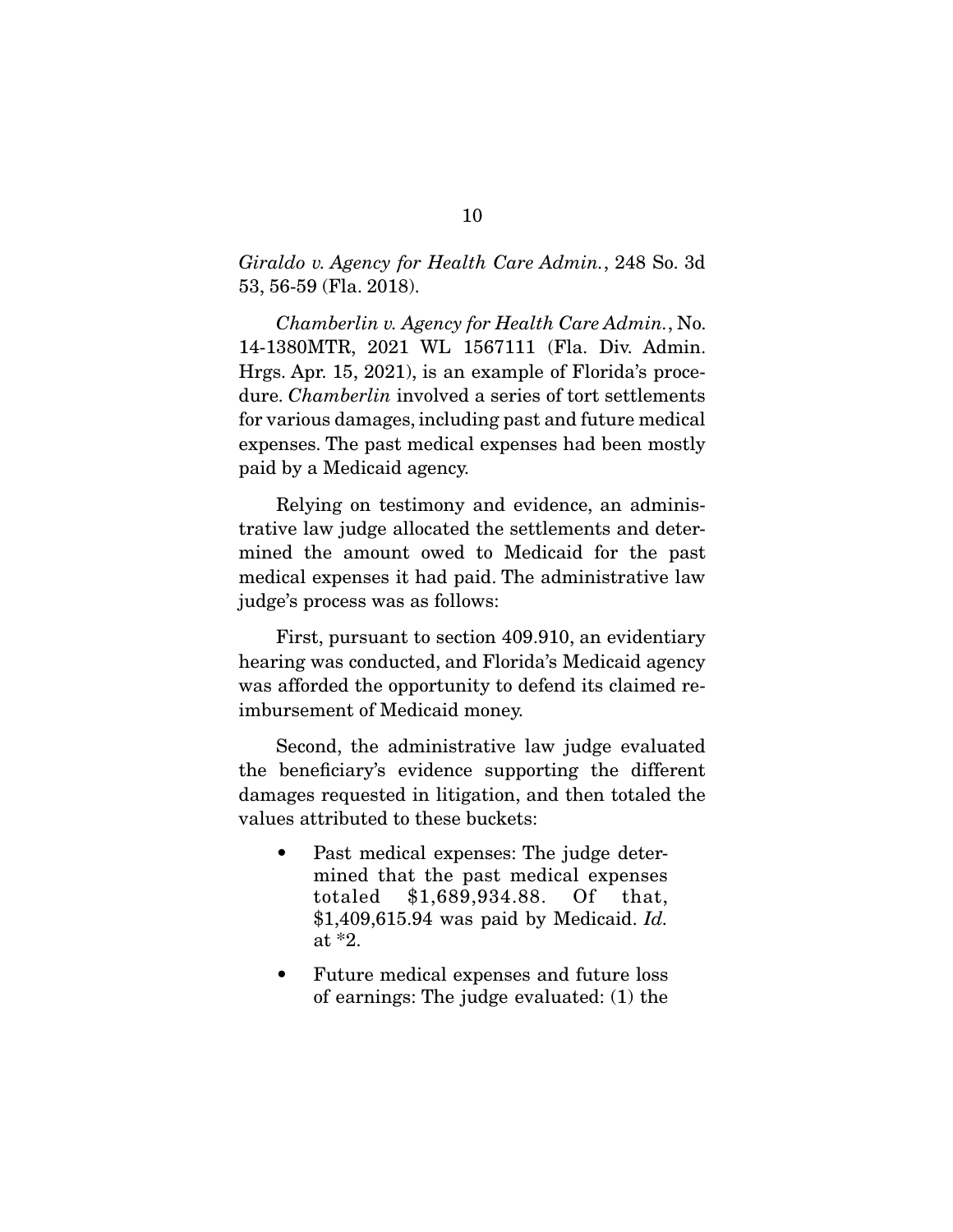expert opinion of an economist; (2) the expert opinion of a life care planner; and (3) the expert opinion of an independent personal injury attorney who did not represent the recipient. The judge found that the range for these future damages was between \$27,951,967 and \$36,752,806. Id. at \*4, 6.

- Noneconomic damages: To estimate the amount a jury would award to compensate for the beneficiary's experience of noneconomic damages like pain and suffering, the judge reviewed jury verdicts from comparable cases. The judge also considered the independent attorney's expert opinion. The judge found the value of the beneficiary's claim for noneconomic damages was \$19.4 million  $Id$ . at \*6-7.
- Total damages: The beneficiary's evidence had set the total value of the damages at \$45 million. Given that the total value of the amounts determined by the judge exceeded that, the judge found that the beneficiary's valuation was "very conservative." Id. at \*7.

 Third, the beneficiary proved that he had settled his claims against multiple tort defendants for \$9,449,500. Id. at  $*2$ . The beneficiary also provided evidence that such a settlement was reasonable. Specifically, his counsel testified that proving liability would have been "difficult because there was medical literature supporting both sides' arguments concerning the standard of care." Id. at \*5.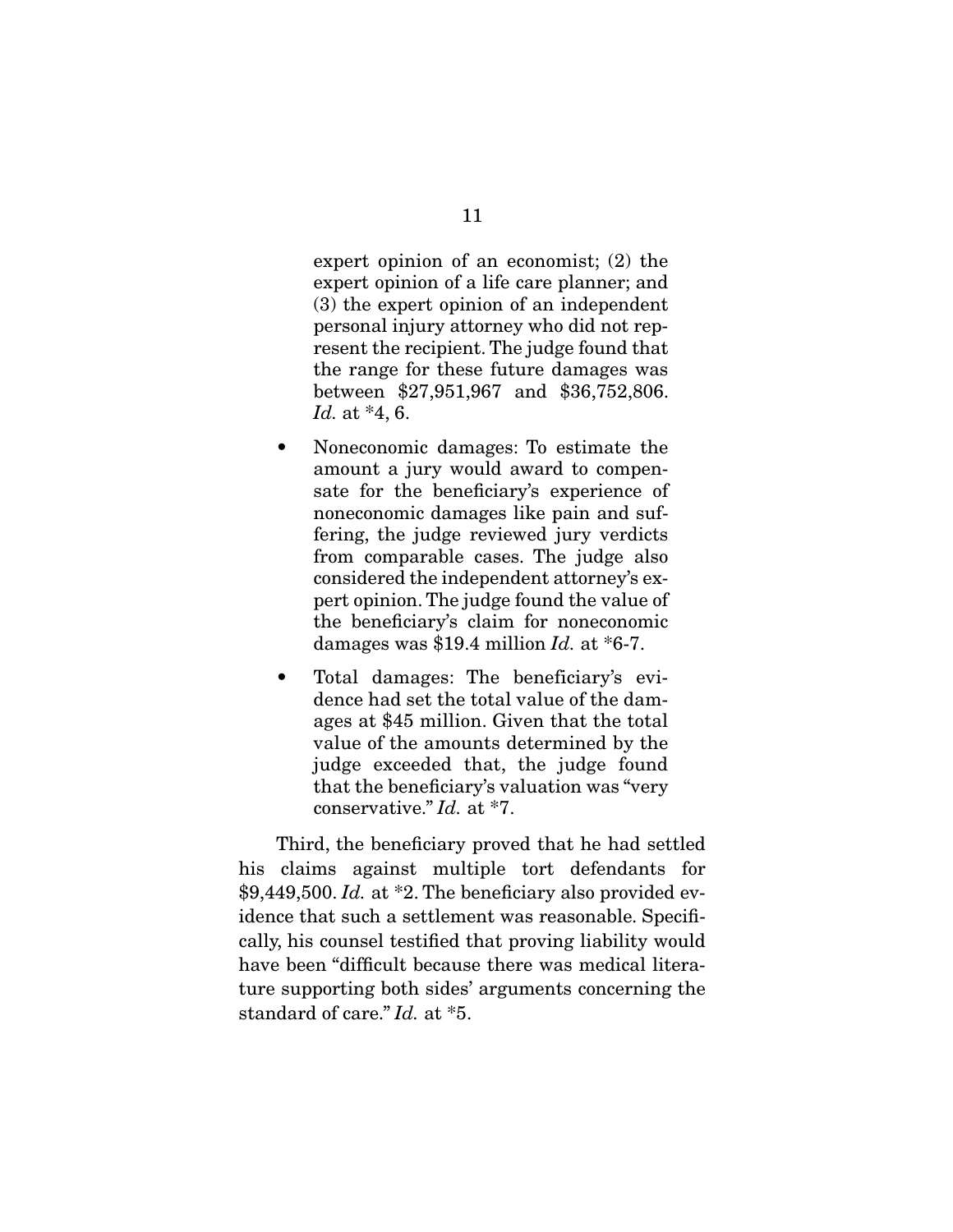Fourth, the judge mathematically determined Medicaid's proportionate share of the settlement recovery. The judge first determined that the settlement  $(\$9,449,500)$  was twenty-one percent  $(21\%)$  of the recoverable damages  $(\$45,000,000)$ . Id. at  $*7$ ). The judge then reduced the past medical expenses paid by Medicaid (\$1,409,615.94) by the same percentage, which came to \$296,019.34 as the allocated amount Medicaid could recover from the settlement proceeds. Id.

 As Chamberlin makes clear, Florida's process ensures a fair and valid apportionment of the settlement monies amongst the various damages, consistent with this Court's directions in Ahlborn and Wos. An administrative law judge presides over an evidentiary hearing, and the Florida Medicaid agency is afforded the opportunity to contest this evidence and present its own evidence. As with any adversary proceeding, the judge's decision is based on admissible, relevant evidence.

 For the future medical expenses, for example, the judge hears from at least one life care planning expert. As explained in the amicus brief submitted by the American Academy of Physician Life Care Planners, a life care planner evaluates the medical condition of injured people and conducts an extensive analysis of the care expenses they will incur throughout their lifetimes. This information allows those people to plan for their future, and it allows for care providers charged with their care to do the same. In the context of a tort suit, the information is used to secure payment for that care from the tortfeasor who caused the injury.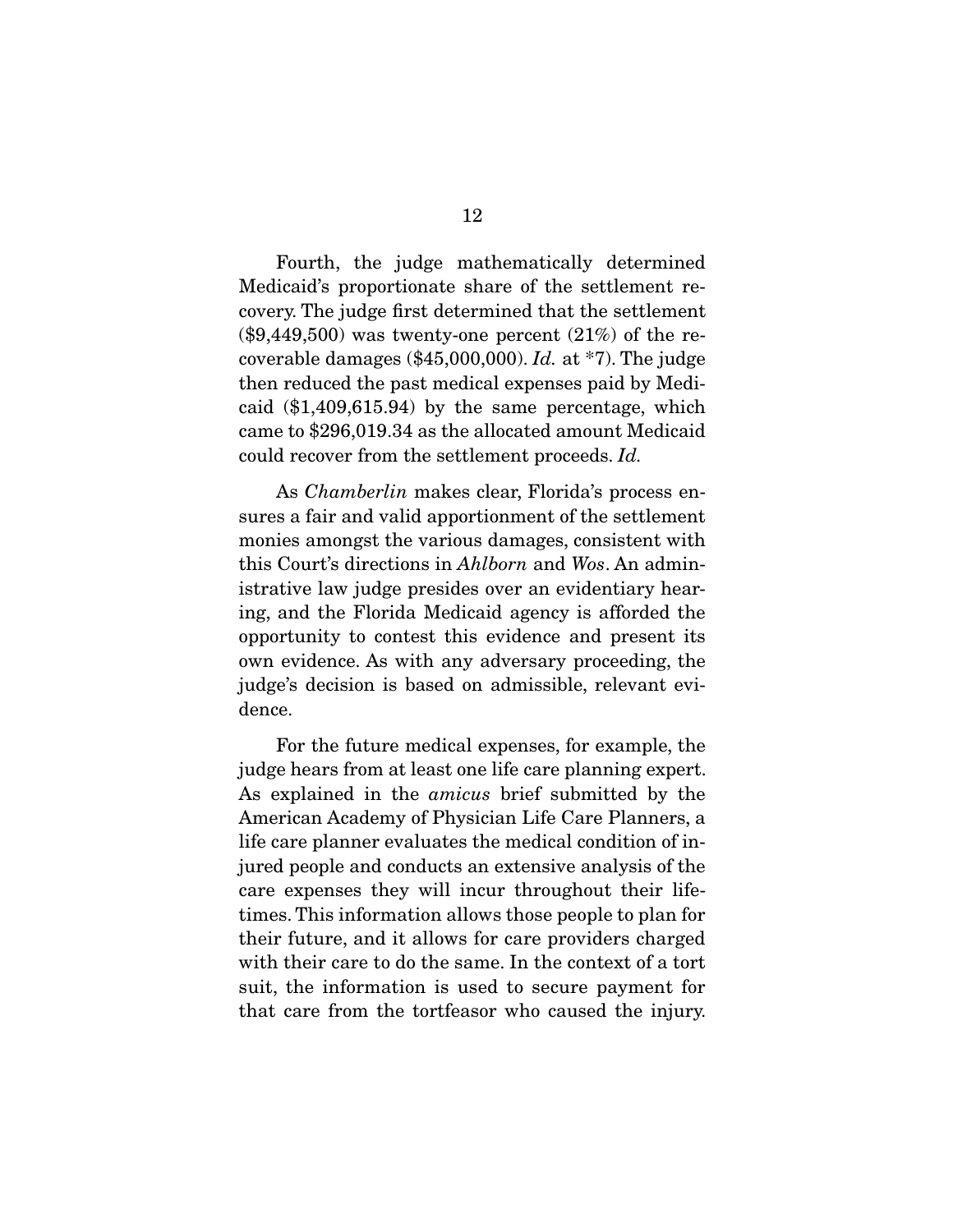However, the analysis done for litigation is limited to only those costs that meet the standard of proof imposed on plaintiffs.

 As with all expert testimony, life care planning experts must be sufficiently qualified to survive a Daub $er t^7$  challenge and to withstand scrutiny on crossexamination and challenge by an opposing life care planning expert.8

 For determining the damages recoverable for noneconomic damages, the administrative law judge looks at jury verdicts returned in comparable cases, as recommended by this Court in Wos, 568 U.S. at 640-41 (stating that "judges and lawyers . . . can find objective benchmarks to make projections of the damages" that an injured person "reasonably could have expected to receive" at trial by using "damages awarded in comparable tort cases"). It does so by applying the procedure used to test the amount of a jury's verdict in post-verdict proceedings—reviewing jury verdicts returned in comparable cases.

 The approach implemented in Florida complies with this Court's directions in *Ahlborn* and Wos (and principles of equity) to determine the proportionate share of the settlement recovery that is attributable to past medical expenses. The approach advocated by Florida's Medicaid agency does not. Instead, it inappropriately prioritizes the recovery of past medical

<sup>7</sup> Daubert v. Merrell Dow Pharm., Inc., 516 U.S. 869 (1995).

<sup>8</sup> Florida's Medicaid agency can hire a life care planning expert to contest the recipient's expert.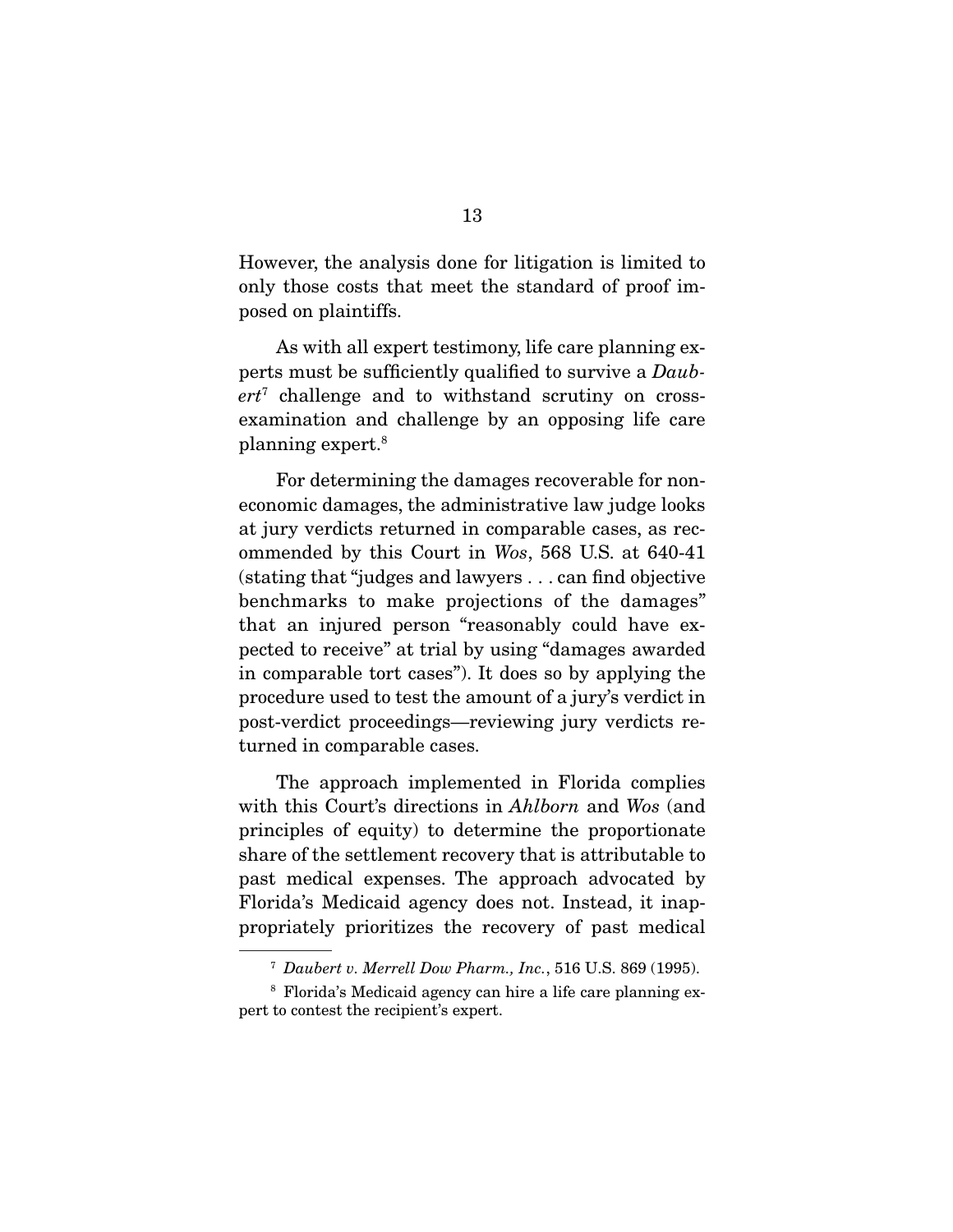expenses it paid over the recovery of medical expenses to be incurred in the future.

## **III. Florida's position will increase the Medicaid program's future expenses and will reduce reimbursements to the Medicaid program.**

 Our final point is to elaborate on this Court's conclusion in Ahlborn that permitting the state to take an inequitable share of the settlement funds "might preclude settlement in a large number of cases, and be unfair to the recipient in others." Ahlborn, 547 U.S. at 288.

#### **A. Florida's position increases the program's future expenses.**

 As explained above, most Medicaid recipients will no longer qualify for Medicaid if they are permitted to receive their proportionate share of the settlement money. The corollary point is that Florida's position increases the program's future expenses by keeping people on Medicaid. Properly allocating the settlement money, therefore, saves the Medicaid program money.

 The first aspect of the savings is obvious—the Medicaid program will not be responsible for the injured person's future medical care unless the injured person's assets are later exhausted so that Medicaid qualification is triggered again. What might not be obvious is the extent of that savings. An unfortunate reality for people injured by a tortfeasor is that their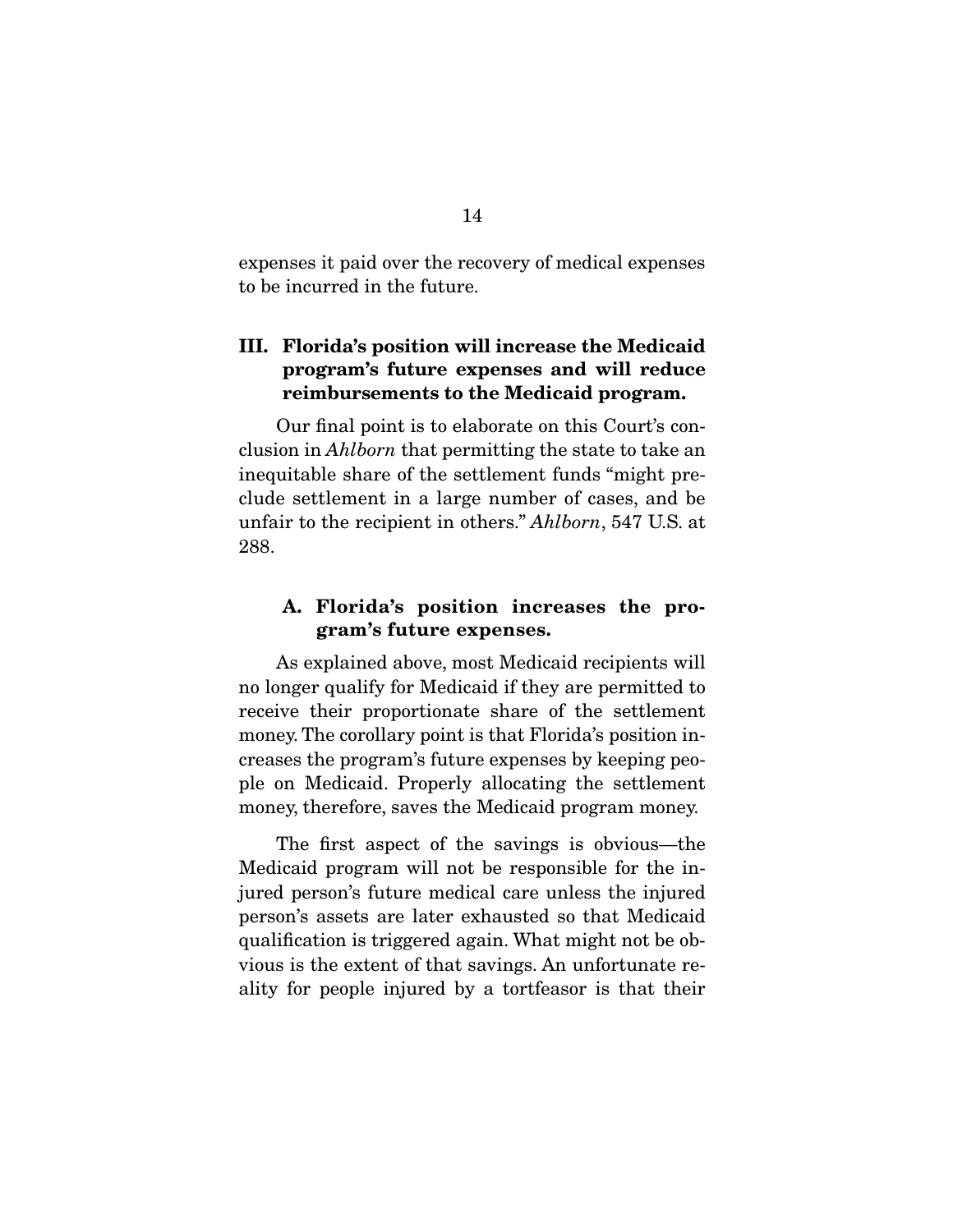future medical expenses will most likely be more than the amount recovered in litigation.

 This scenario is caused by the disconnect between legal principles and medical care. Much of the experience of the injured is uncertain, but the legal system requires reasonable certainty before imposing a legal obligation to pay for future medical care. See, e.g., Danny R. Veilleux, Sufficiency of Evidence to Prove Medical Expenses as a Result of Injury to Back, Neck or Spine, 26 A.L.R. 5th 401.

 The human body is complex, meaning that the path of an injury is unpredictable. Many times, a person's medical condition worsens, requiring more care than identified in the litigation. Other circumstances can also increase the cost of future medical care, like newly available treatments and procedures.

 These realities are all ignored in litigation. The determination of damages in litigation is based on a single moment in time, addressing only those medical expenses that are reasonably certain or probable to occur. Therefore, in the years and decades following suit, the injured person almost always incurs medical expenses that were not recovered in litigation. That is particularly true when recovery is pursuant to a settlement because, as explained below, settlement almost always requires accepting less than full compensation. If the injured person no longer qualifies for the Medicaid program, the Medicaid program will avoid some or all of the additional expense that outpaces the amount that had been paid by the tortfeasor.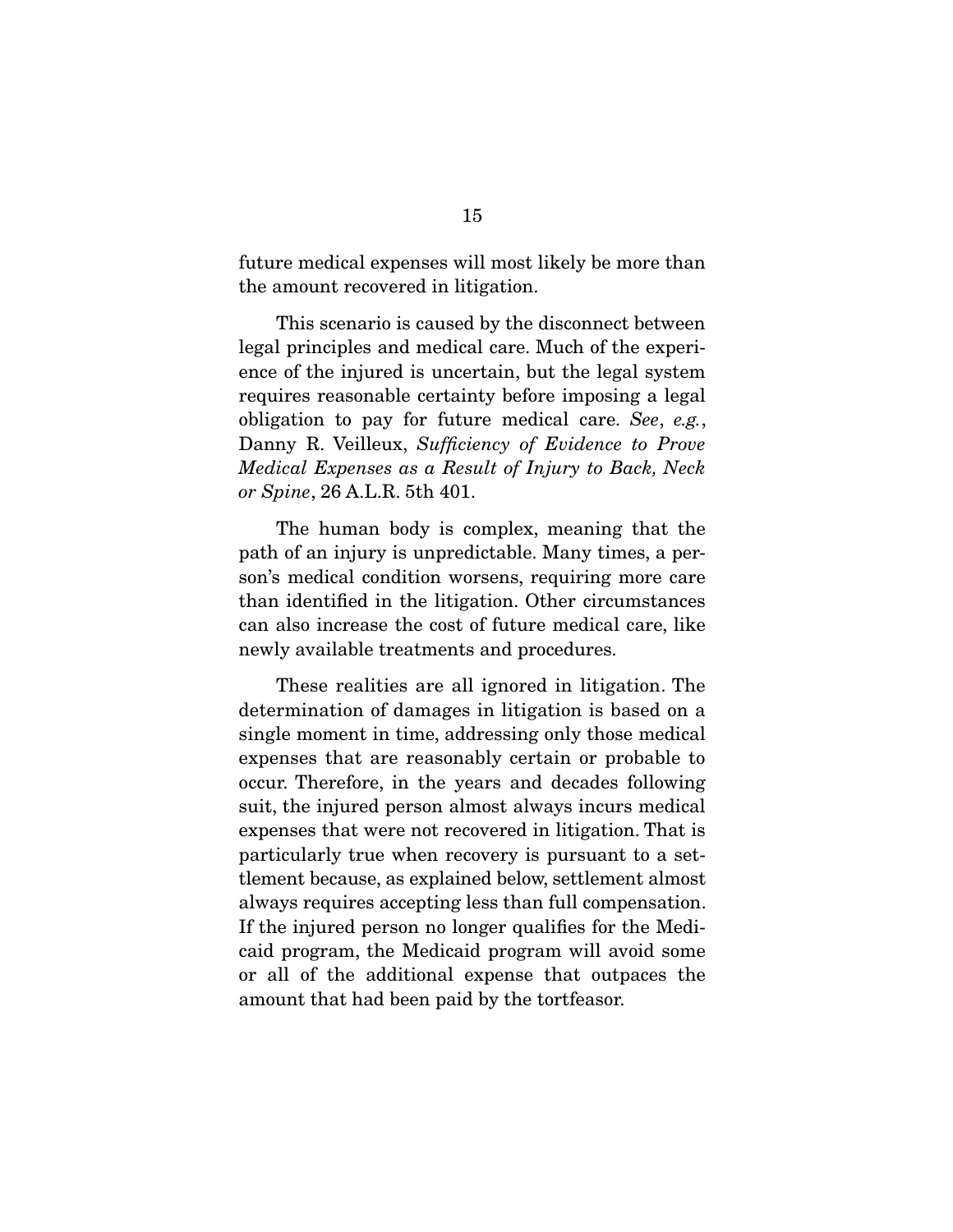Medicaid disqualification also saves the Medicaid program the additional expense of all the other medical expenses it would have paid for the recipient, unrelated to the tort injuries. Wellness visits, preexisting injuries, and new injuries or illnesses—the Medicaid program would be off the hook. The former Medicaid recipient would become responsible for all of their medical bills. For parents who are injured, the same is true of their children's medical expenses. 42 C.F.R.  $§$  435.602(a)(2)(i).

#### **B. Florida's position reduces reimbursements to the program.**

 The Eleventh Circuit's opinion ignores an important concern identified by this Court—settling litigation is important. Ahlborn, 547 U.S. at 288. As a rule, public policy favors the settlement of disputes. See, e.g., Marek v. Chesny, 473 U.S. 1, 10 (1985). In the context of Medicaid, settlements are necessary to reimburse expenses paid by the program.

 The Medicaid program pays the healthcare costs of citizens who cannot afford to do so. It is a mostly federally funded program that is managed by states. To offset those costs, the Medicaid Act, 42 U.S.C. § 1396 et seq., creates various liens whereby medical expenses paid by Medicaid monies can be reimbursed. This case involves one of those liens—when a tortfeasor injures a Medicaid recipient, the Medicaid program enjoys subrogation and assignment rights and a lien of reimbursement for medical expenses incurred because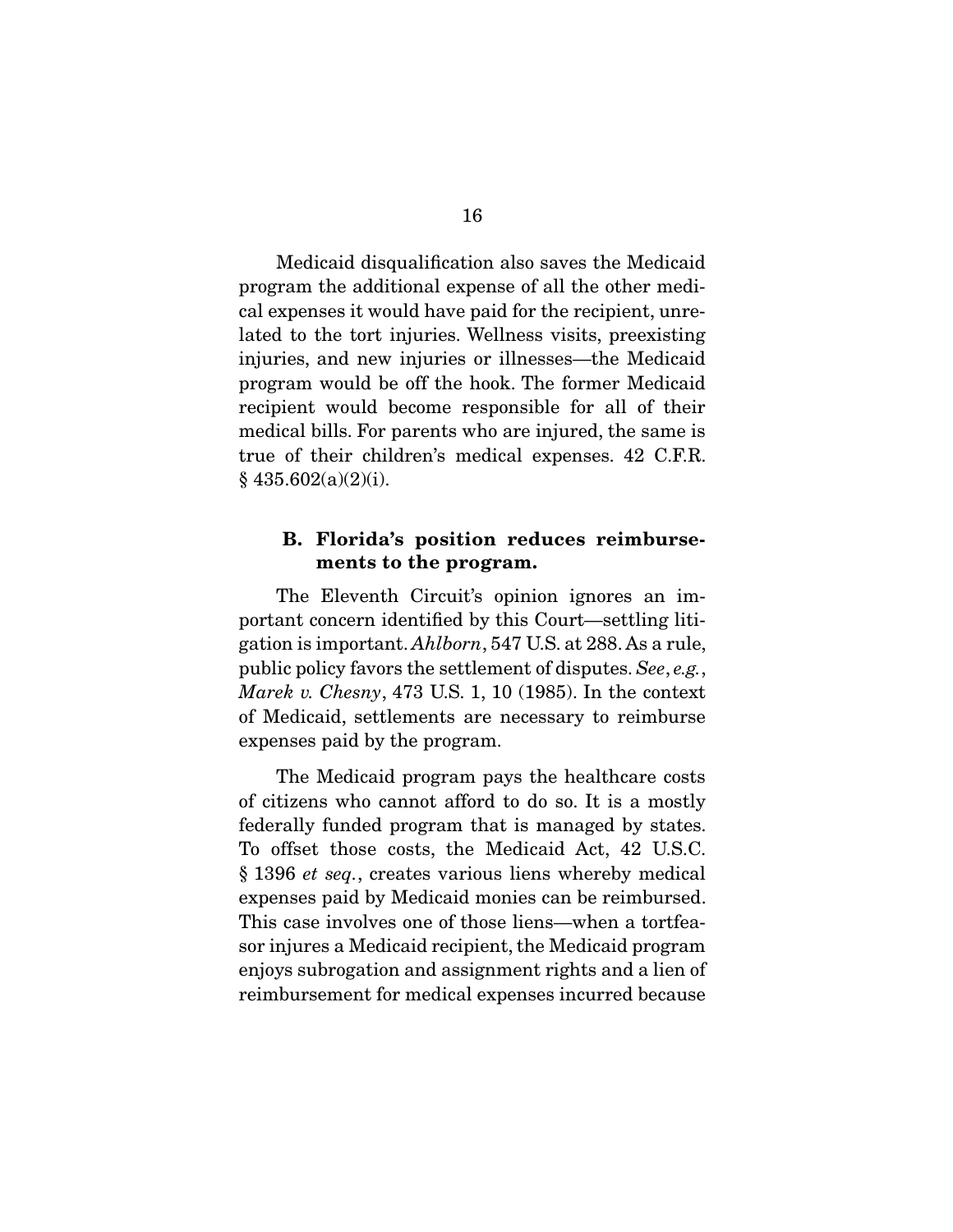of the tort. 42 U.S.C.  $\frac{1396a(a)(25)(A)-(B)}{B}$ , (H); § 1396k(a)-(b). However, if there is no recovery from the tortfeasor, there will be no reimbursement to the Medicaid program.

 The Medicaid Act empowers states to file tort suits to recover this money. 42 U.S.C. § 1396k. While that authority may occasionally be used in the context of a mass tort case, it is not exercised in typical tort cases. The reason is that states lack the resources to do everything that goes into prosecuting litigation, including things like interview the injured person, interview witnesses, collect relevant documents (like automobile crash reports and medical records), talk with treating physicians, schedule depositions, hire expert witnesses (which can cost thousands to hundreds of thousands of dollars), and determine the care the injured person will need as a result of the injury. So, the states depend on injured people to prosecute their tort cases in order to generate a recovery from which the Medicaid program can obtain reimbursement.

 Discouraging settlement of those cases denies the Medicaid program of these reimbursements. If the purpose of the Medicaid lien is to help defray costs to the Medicaid program, then injured people must be encouraged to seek that liability. Florida's position discourages settlements.

 Injured people settle cases for two reasons—to avoid the risk of losing at trial, and to avoid the delay of receiving the compensation they need. In exchange, people accept less than full compensation for their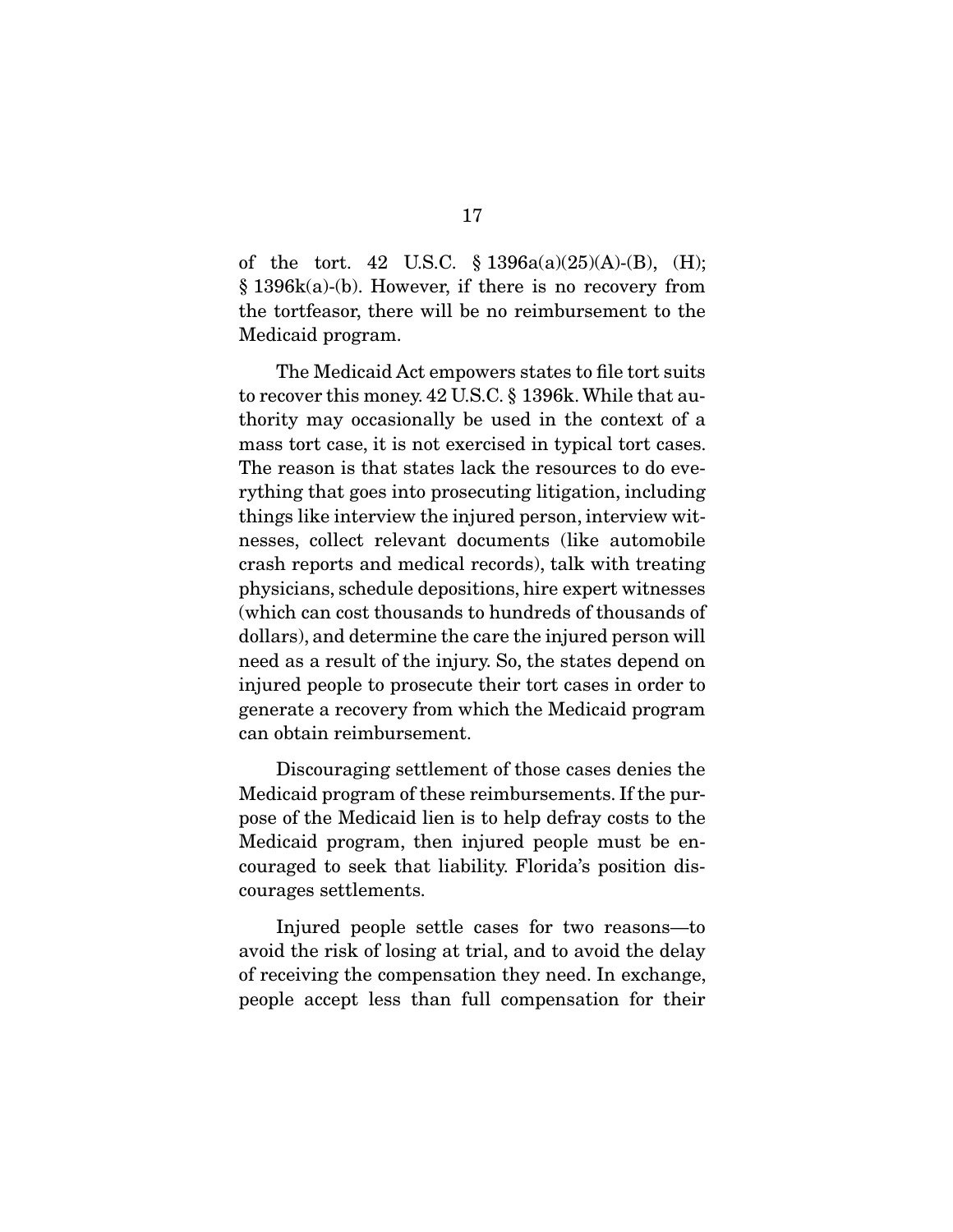injuries. That is particularly true for many cases, like this one, where the available compensation is capped. Most times, tortfeasors have limited funds to pay for the injuries they cause. And, if there is liability insurance, the policy limits are often small. For example, car insurance liability policy limits can be as low as \$10,000 per person injured and \$20,000 total for all people injured. There can be statutory limitations on recovery too, like a sovereign immunity statutory cap on the amount of recovery from states, including their agencies and subdivisions. See, e.g., Fla. Stat.  $§ 786.28(25).<sup>9</sup>$ 

 In these circumstances, the tortfeasor is typically eager to settle claims for the relatively low policy limits or statutorily available damages. It is the injured person who must decide whether to settle for less than their damages. The disincentive in Florida's position is obvious: injured people will have no incentive to pursue claims against the tortfeasor if all or most of the funds available to pay those claims must go to the Medicaid program.

 Here, Gianinna Gallardo sustained catastrophic physical injuries and brain damage when she was hit by a truck after her school bus dropped her off in 2008. JA 25 ¶29; Pet. App. 3, 95. She remains in a persistent vegetative state and is unable to ambulate,

<sup>&</sup>lt;sup>9</sup> A chart of all fifty states' sovereign immunity laws, including those with damages caps, can be found here: https://www.mwllaw.com/wp-content/uploads/2018/02/STATE-SOVEREIGN-IMMUNITY-AND-TORT-LIABILITY-CHART.pdf (last viewed September 17, 2021).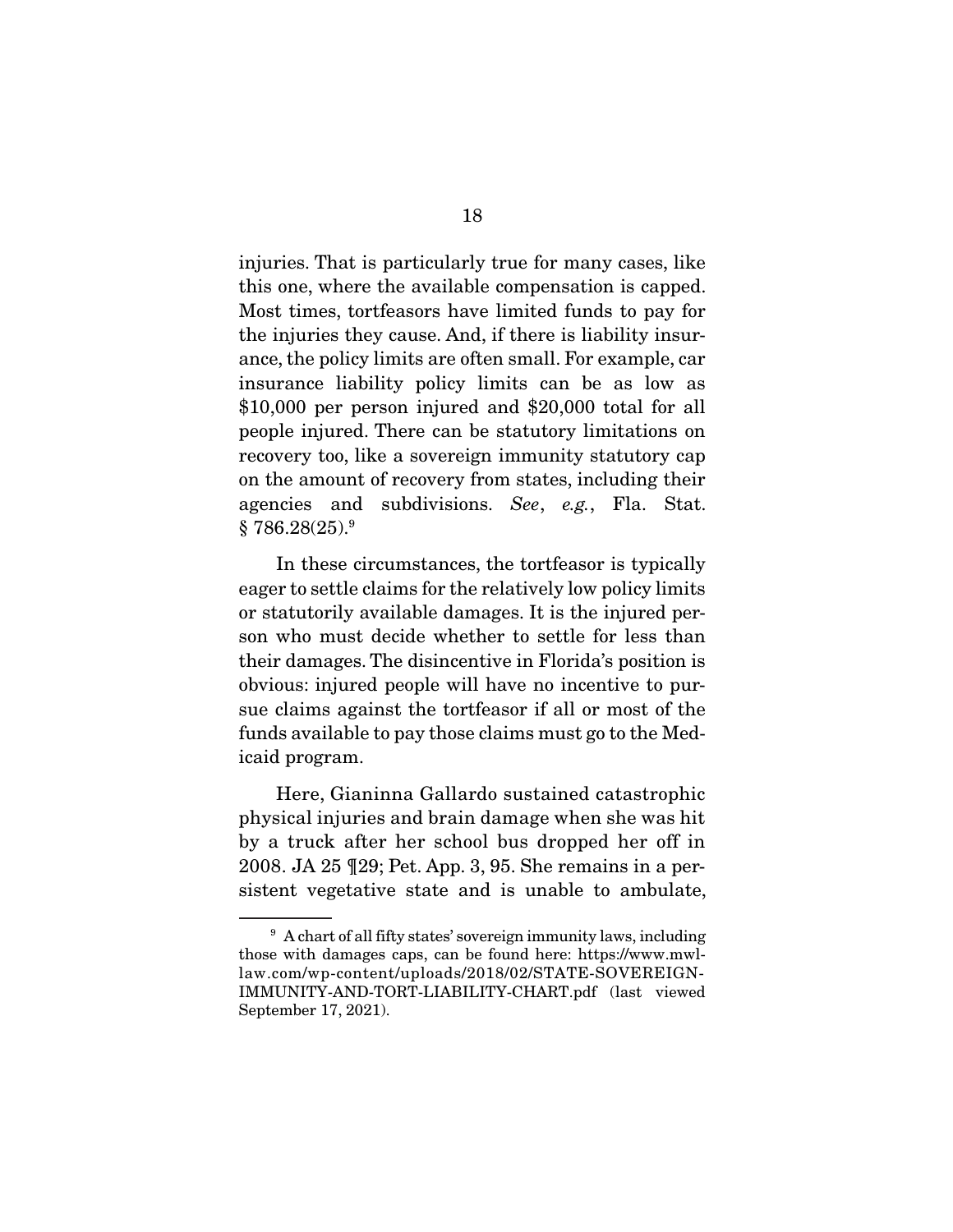communicate, eat, toilet, or care for herself. Based, in part, on an expert's assessment of her pecuniary losses, Gianinna's damages were estimated to exceed \$20,000,000. JA 41-44. But she was only able to recover \$800,000. JA 41-44. Florida demands \$300,000 of this. JA 41-44. Under these circumstances, there is little or no incentive to settle, let alone bring a lawsuit. And it is not fair.

 Just like the rule of full reimbursement might preclude settlement,<sup>10</sup> a rule permitting the state to take from the recipient's future medical expenses would do the same. Knowing that the state will receive full reimbursement of past medical expenses, injured people will likely demand that the tortfeasor pay that sum in full—in addition to the sum necessary to make the injured person forgo trial against the tortfeasor. Introducing this "non-negotiable" element into settlement negotiations "might preclude settlement in a large number of cases, and be unfair to the recipient in

<sup>10</sup> Ahlborn emphasized that it would make no sense, and would be "unfair," to allow states to recover reimbursement for past medical expenses by taking funds paid to compensate for other injuries borne by the recipient. Ahlborn, 547 U.S. at 288. In a footnote attached to that statement, this Court favorably cited a Washington Supreme Court decision that held that a state agency "could not 'share in damages for which it has provided no compensation' because such a result would be 'absurd and fundamentally unjust.'" Id. at n.18 (citing Flanigan v. Dep't of Labor  $\&$ Indus., 869 P.2d 14, 17 (Wash. 1994)). See also Denekas v. Shalala, 943 F. Supp. 1073, 1080 (S.D. Iowa 1996) ("avoidance of contrived apportionments do not allow the government to take settlement proceeds to which others are entitled").